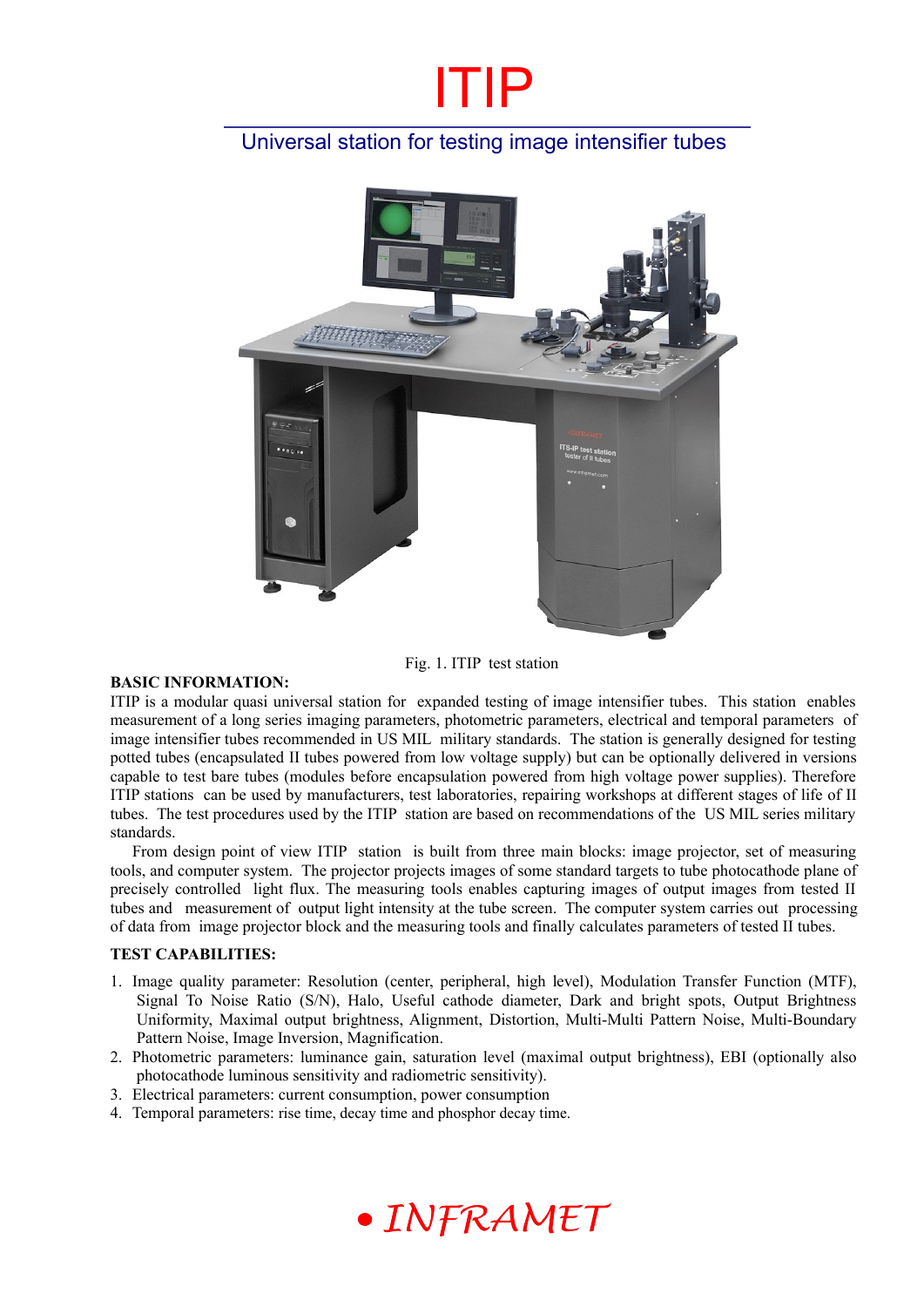## Universal station for testing image intensifier tubes

Table 1. Test ranges of measured parameters

| N <sub>0</sub> | Parameter                         | Measurement range                    | Relative<br>expanded<br>measurement<br>uncertaity |
|----------------|-----------------------------------|--------------------------------------|---------------------------------------------------|
| 1              | Resolution                        | $16-81$ lp/mm<br>option: 4-120 lp/mm | $6,00\%$                                          |
| $\overline{2}$ | <b>MTF</b>                        | at 0-30 lp/mm range                  | $0.01$ at $0-10$ lp/mm                            |
|                |                                   |                                      | $0.02$ at 10-20lp/mm                              |
|                |                                   |                                      | 0.03 at 20-30lp/mm                                |
|                |                                   |                                      | 0.04 at 30-40lp/mm                                |
|                |                                   |                                      | 0.05 at 40-50lp/mm                                |
| 3              | <b>SNR</b>                        | 10-35 at 0.108 mlx                   | 8,00%                                             |
| 4              | Dark spots                        | From 0.05 to 0.5 mm                  | 15% for spots $75\mu$ m – 150 $\mu$ m             |
|                |                                   |                                      | 10% for spots $151 \mu m - 500 \mu m$             |
| 5              | Halo                              | $0.2 - 1.5$ mm                       | 10,00%                                            |
| 6              | Useful cathode diameter           | $10-25$ mm                           | 2,00%                                             |
| 7              | <b>Gross Distortion</b>           | $0-1$ mm                             | $15\%$ or $15\mu m$                               |
| 8              | Shear Distortion                  | $0-0.3$ mm                           | 15% or 10 $\mu$ m                                 |
| 9              | Image alignment                   | $0-1.5$ mm                           | $15\%$ or 10 $\mu$ m                              |
| 10             | Multi-Multi Pattern Noise         | $0 - 20%$                            | 10%                                               |
| 11             | Multi-Boundary Pattern Noise      | $0 - 30\%$                           | 10%                                               |
| 12             | Image inversion                   | $0.1^{\circ} - 5^{\circ}$            | $0.2^{\circ}$ (absolute value)                    |
| 13             | Magnification                     | $1$ to $4$                           | 5,00%                                             |
| 14             | Luminance gain                    | 1000-100 000                         | 10%                                               |
| 15             | <b>EBI</b>                        | $0.02 - 2 \mu$ lx                    | 10%                                               |
| 16             | Output brightness                 | 0.3-20 $cd/m^2$                      | 5,00%                                             |
| 17             | Brightness non uniformity         | 1:1 to $5:1$                         | 7,00%                                             |
| 18             | Luminous photocathode sensitivity | 200 to 2000 uA/lm                    | 8%                                                |
|                | Radiant photocathode sensitivity  | 10 to 100 mA/W                       | 8%                                                |
| 19             | Tube current consumption          | $1-100$ mA                           | 2% or 0.3mA                                       |
| 20             | Operational stability             | $0 - 30\%$                           | 3%                                                |

### **FEATURES**:

- Computerized test station. Semi-automatic easy measurement of the above mentioned parameters.
- Testing II, III and IV generation tubes
- Both 18mm, 25mm and 16mm tubes can be tested.
- ITIP station can be offered in different versions offering different measurement capabilities

### **SPECIFICATIONS**

| Main modules                    | 1) Base blocks, 2) Set of measuring tools 3) System for data processing<br>Ad1) BM-IP base module, OS-1 stage, set of 3 adapters, set of cables for<br>potted tubes,<br>Ad 2) VMI2 video microscope, DCI2 digital camera, MI microscope, LP1<br>luminance probe, LP2 luminance probe, CP current probe<br>Ad 3)PC, TAS-IP program, ITIP Display program, MC Viewer program |  |
|---------------------------------|----------------------------------------------------------------------------------------------------------------------------------------------------------------------------------------------------------------------------------------------------------------------------------------------------------------------------------------------------------------------------|--|
| 1. BM I base module             | The module projects on photocathode of II tube image of seven patterns at<br>regulated illumination level.                                                                                                                                                                                                                                                                 |  |
| 1.1 Light source                |                                                                                                                                                                                                                                                                                                                                                                            |  |
| Light Source                    | 1) polychromatic 2850K color<br>temperature<br>halogen<br>Dual:<br>source<br>2) monochromatic 595nm LED light source                                                                                                                                                                                                                                                       |  |
| Spectral band of halogen source | $400 - 1000$ nm                                                                                                                                                                                                                                                                                                                                                            |  |
| Illuminance range               | $1\ 10^{-7}$ lx to 20 lx (option 200lx)                                                                                                                                                                                                                                                                                                                                    |  |

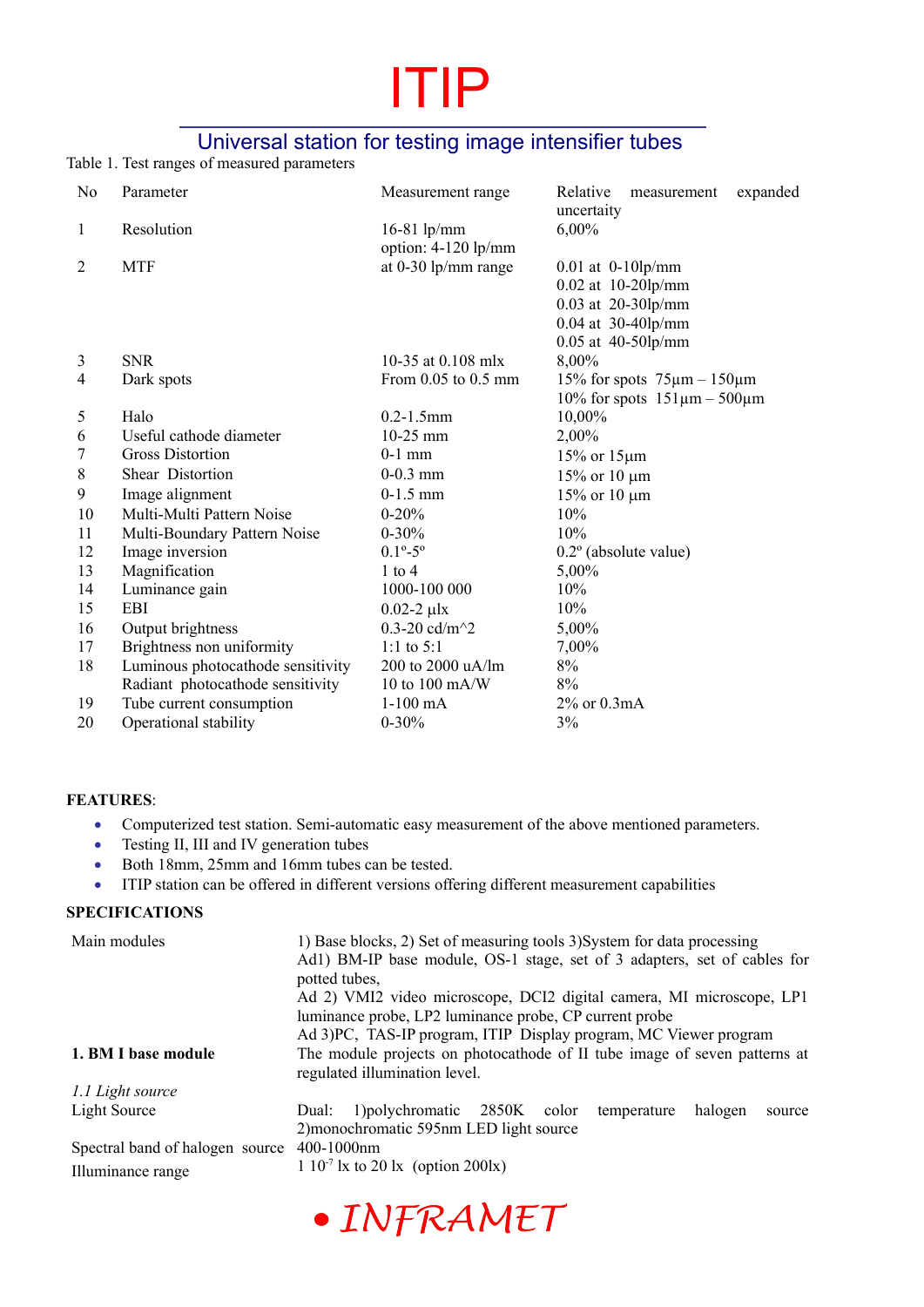

## Universal station for testing image intensifier tubes

| Regulation resolution<br>Light regulation type<br>Regulation stability | 0.05 µlux (at low intensity range)<br>continuous<br>better than 2% of the set value                                                                                                                                                                                                                   |
|------------------------------------------------------------------------|-------------------------------------------------------------------------------------------------------------------------------------------------------------------------------------------------------------------------------------------------------------------------------------------------------|
| Illuminance uncertainty<br>1.2 Projector of test patterns              | better than 5% of the set value                                                                                                                                                                                                                                                                       |
| Type of macro projector                                                | Custom designed refractive objective                                                                                                                                                                                                                                                                  |
| Resolution of target projector                                         | $\geq$ 400 [1p/mm]                                                                                                                                                                                                                                                                                    |
| Target change mechanism                                                | manual                                                                                                                                                                                                                                                                                                |
| Number of test patterns<br>Target plate                                | 7<br>single multi-pattern target having the following patterns: USAF1951 pattern,                                                                                                                                                                                                                     |
|                                                                        | edge/slit pattern, pinhole pattern, tube diameter pattern, gross/shear distortion<br>pattern, uniform pattern                                                                                                                                                                                         |
| Resolution target                                                      | Typical: modified USAF 1951 target (all spatial frequencies of USAF1951<br>from 16lp/mm to 81lp/mm are the same but are added some new frequencies)<br>Optional: ultra modified USAF 1951 target (all spatial frequencies of<br>USAF1951 from 4lp/mm to 123 lp/mm are the same but are added some new |
|                                                                        | $frequencies$ ) – see info below                                                                                                                                                                                                                                                                      |
| Spatial frequencies of resolution<br>target                            | Typical range: 16-81lp/mm (16, 17.95, 20.16, 22.62, 25.39, 28.5, 32, 36.0,<br>40.3, 45.3, 47.9, 50.8, 53.8, 57, 60.4, 64,0, 67,8, 71,8, 76,1, 80,6 lp/mm)<br>Optional expanded range: 4-123 lp/mm                                                                                                     |
| Maximal acceptable diameter of 25 mm                                   |                                                                                                                                                                                                                                                                                                       |
| photocathode                                                           |                                                                                                                                                                                                                                                                                                       |
| Tube holders                                                           | optimized for the following tubes: MX-10160, MX-10130, MX-11620, MX-                                                                                                                                                                                                                                  |
| LV power source                                                        | 9444 (other types are also possible – photocathode diameters up to $25mm$ )<br>DC 2.7 V                                                                                                                                                                                                               |
| Type of tube holders                                                   | exchangeable holders for 18 mm and 25 mm tubes                                                                                                                                                                                                                                                        |
| 2. Set of measuring tools                                              | Tools: VMI2 video microscope, DCI2 digital camera, MI microscope                                                                                                                                                                                                                                      |
|                                                                        | (option), LP1 luminance probe, ultra sensitive LP2 luminance probe, CP<br>current probe                                                                                                                                                                                                               |
| 2.1. VMI2 video microscope                                             | For analysis of small parts of screen of II tubes. It enables measurement of the<br>following parameters: resolution, MTF, SNR, halo, distortion, image non<br>alignment                                                                                                                              |
| VMI2 video microscope type                                             | high resolution, high sensitivity CCD camera integrated with custom macro<br>objective, custom image processing electronics                                                                                                                                                                           |
| Image resolution                                                       | 1920 x 1080 px                                                                                                                                                                                                                                                                                        |
| Field of view                                                          | $4,75 \times 2,7 \text{ mm}$                                                                                                                                                                                                                                                                          |
| Max magnification<br>2.2 DCI2 digital camera                           | 200x<br>For analysis of images from entire area of screen of II tubes. It enables                                                                                                                                                                                                                     |
|                                                                        | measurement blemishes, photocathode diameter, distortion, non uniformity                                                                                                                                                                                                                              |
| Type of DCI2 camera                                                    | High resolution digital camera with custom designed objectives                                                                                                                                                                                                                                        |
| Image resolution                                                       | 2748x2748 px [7,5 MPx]                                                                                                                                                                                                                                                                                |
| Depth of focus                                                         | Over 3.9 mm (optimized for testing tubes with curved screens)                                                                                                                                                                                                                                         |
| Field of view                                                          | Dual FOV (optimized for 18mm and 25 mm II tubes)                                                                                                                                                                                                                                                      |
| FOV at 18 mm mode<br>FOV at 25 mm mode                                 | 19,6 x 19,6 mm<br>$27x 27$ mm                                                                                                                                                                                                                                                                         |
| PC communication                                                       | Yes. USB 2.0                                                                                                                                                                                                                                                                                          |
| 2.3. Monocular microscope                                              | To be used for resolution measurement, image quality evaluation, and                                                                                                                                                                                                                                  |
|                                                                        | photocathode diameter measurement (option on special demand)                                                                                                                                                                                                                                          |
| M-I microscope type                                                    | custom designed high-res mono microscope                                                                                                                                                                                                                                                              |
| M-I microscope magnification                                           | 50x                                                                                                                                                                                                                                                                                                   |
| Microscope resolution                                                  | At least 161 lp/mm                                                                                                                                                                                                                                                                                    |
| 2.4 LP1 luminance probe<br>Spectral range                              |                                                                                                                                                                                                                                                                                                       |
|                                                                        |                                                                                                                                                                                                                                                                                                       |
|                                                                        | similar to human eye                                                                                                                                                                                                                                                                                  |
| Measurement range                                                      | 0.05 cd/m <sup><math>\gamma</math>2</sup> - 5000 cd/m <sup><math>\gamma</math>2</sup><br>· INFRAMET                                                                                                                                                                                                   |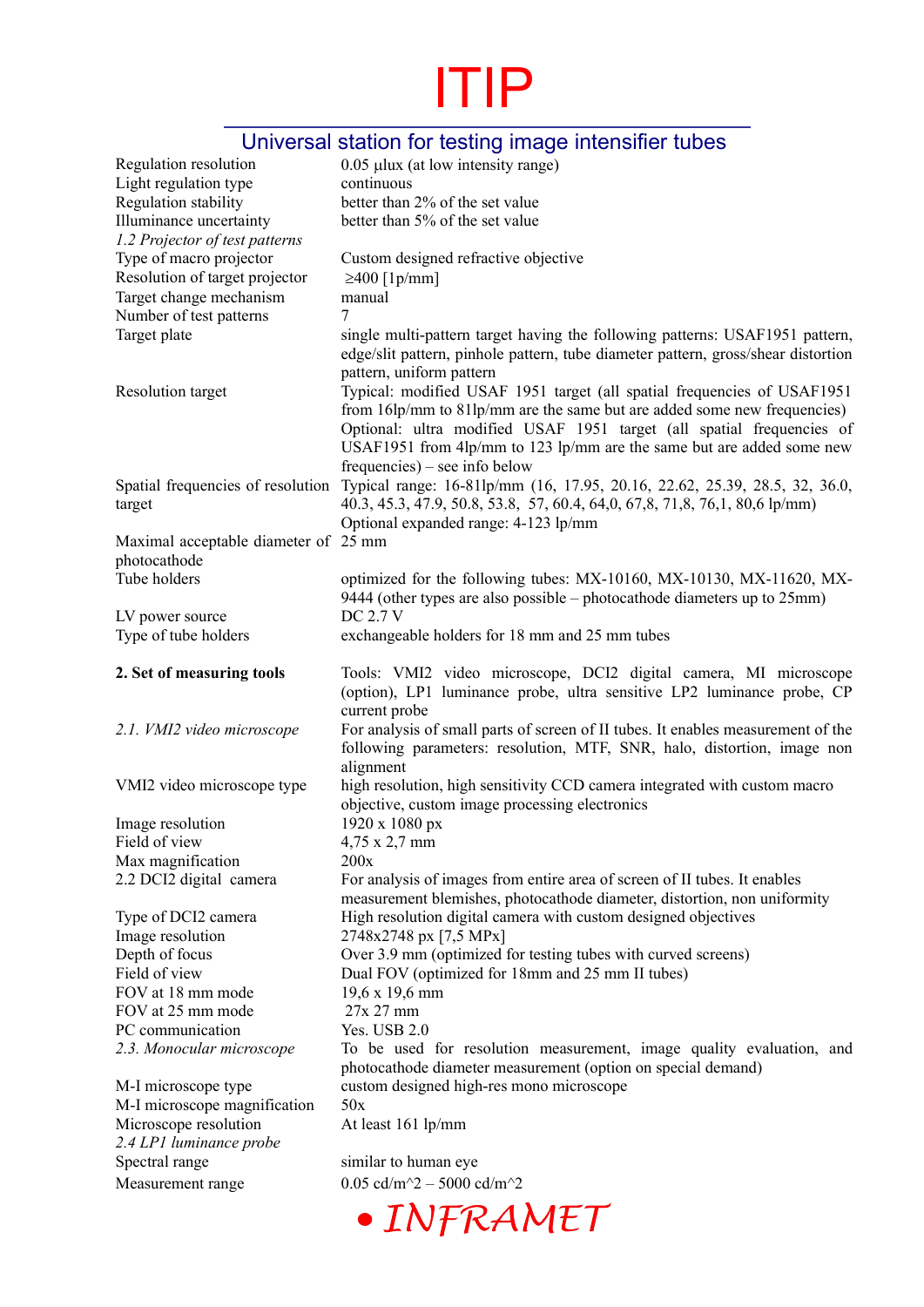## Universal station for testing image intensifier tubes

| Resolution                | $< 0.01$ cd/m <sup><math>\sim</math></sup> 2           |
|---------------------------|--------------------------------------------------------|
| Measurement uncertainty   | $< 5\%$                                                |
| 2.5 LP2 luminance probe   |                                                        |
| Type                      | intensified silicon photodiode                         |
| Measurement range (linear | $10 \mu c d/m^2 - 10 \text{ med}/m^2$                  |
| range)                    |                                                        |
| Resolution                | $10 \mu$ ucd/m <sup><math>\gamma</math></sup> 2        |
| 2.6 CP current probe      |                                                        |
| Current measurement range | $10 pA - 100 \mu A$                                    |
| Current resolution        | 5 pA                                                   |
| <b>Other parameters</b>   |                                                        |
| Power                     | $AC230/110 \text{ V } 50/60 \text{ Hz}$ (DC12V option) |
| Operating temperature     | $5^{\circ}$ C to $40^{\circ}$ C                        |
| Storage temperature       | $-5^{\circ}$ C to 60 $^{\circ}$ C                      |
| Humidity                  | Up to $98\%$ (non condensing)                          |
| Mass                      | $\leq$ 85 kg (including PC set)                        |
| Dimensions                | Overall dimensions: 1300x600x730mm                     |
|                           |                                                        |

\*specifications are subject to change without prior notice

### **VERSIONS:**

ITIP test station can be delivered in different versions optimized for different customers. Both measurement capability and price depends significantly on version number.

| <b>Version</b> | List of measured parameters                                                                   | <b>Blocks of test station</b>                                                                             |
|----------------|-----------------------------------------------------------------------------------------------|-----------------------------------------------------------------------------------------------------------|
| <b>ITIP-A</b>  | Resolution, SNR                                                                               | BM-IP/A base module, MI microscope, VMI2 video<br>microscope, Vertical platform column (VPC),             |
|                |                                                                                               | Movable hand block (MHB), set of 3 holders for                                                            |
|                |                                                                                               | potted tubes, PC, TAS-IP/A computer program, ITIP                                                         |
|                |                                                                                               | Display computer program                                                                                  |
| <b>ITIP-B</b>  | Resolution (center, peripheral, high level),                                                  | BM-IP/B base module, MI microscope, VMI2 video                                                            |
|                | MTF, SNR, blemishes (dark and bright                                                          | microscope, DCI2 camera, Vertical platform column<br>Movable hand block (MHB), set of 3                   |
|                | spots), photocathode cathode diameter, gross<br>distortion, output brightness non uniformity, | $(VPC)$ .<br>holders for potted tubes, PC, TAS-IP/B computer                                              |
|                | image alignment, power consumption, current                                                   | program, ITIP Display computer program, MC                                                                |
|                | consumption                                                                                   | Viewer program                                                                                            |
| <b>ITIP-C</b>  | Resolution (center, peripheral, high level),                                                  | BM-IP/C base module, MI microscope, VMI2 video                                                            |
|                | MTF, SNR, Halo, current consumption,                                                          | Vertical platform column (VPC),<br>microscope,                                                            |
|                | luminance gain, maximal output brightness                                                     | Movable hand block (MHB), set of 3 holders for<br>potted tubes, PC, TAS-IP/C computer program, ITIP       |
|                |                                                                                               | Display computer program, MC Viewer program,                                                              |
|                |                                                                                               | LP1 luminance probe                                                                                       |
| <b>ITIP-D</b>  | Resolution (center, peripheral, high level),                                                  | BM-IP/D base module, MI microscope, VMI2 video                                                            |
|                | MTF, Blemishes (dark spots/fixed pattern<br>noise), SNR, Output Brightness Uniformity,        | microscope, DCI2 camera, Vertical platform column<br>Movable hand block (MHB), set of 3<br>$(VPC)$ .      |
|                | Halo, Useful cathode diameter,<br>Image                                                       | holders for potted tubes, PC, TAS-IP/D computer                                                           |
|                | Alignment,<br>Shear Distortion,<br>Gross                                                      | program, ITIP Display computer program, MC                                                                |
|                | Distortion, Image inversion, Magnification,                                                   | Viewer program, LP1 luminance probe, LP2                                                                  |
|                | consumption,<br>luminance<br>gain,<br>power                                                   | luminance probe                                                                                           |
|                | maximal output brightness, EBI                                                                |                                                                                                           |
| <b>ITIP-E</b>  |                                                                                               | As in ITIP-D but additionally luminous As in ITIP-D but additionally: BM-IP/D base                        |
|                | radiometric<br>and<br>sensitivity<br>sensitivity                                              | module converted to BM-IP/E version, additional                                                           |
|                | (recommended for tube manufacturers or<br>repairing workshops                                 | CP current probe, HVP high voltage power supply,<br>set of three bare tube holders optimized for powering |
|                |                                                                                               | photocathode                                                                                              |
| <b>ITIP-F</b>  | As in ITIP-E but additionally temporal tests:                                                 | As in ITIP-E but BM-IP/E base module converted to                                                         |
|                |                                                                                               |                                                                                                           |

· INFRAMET